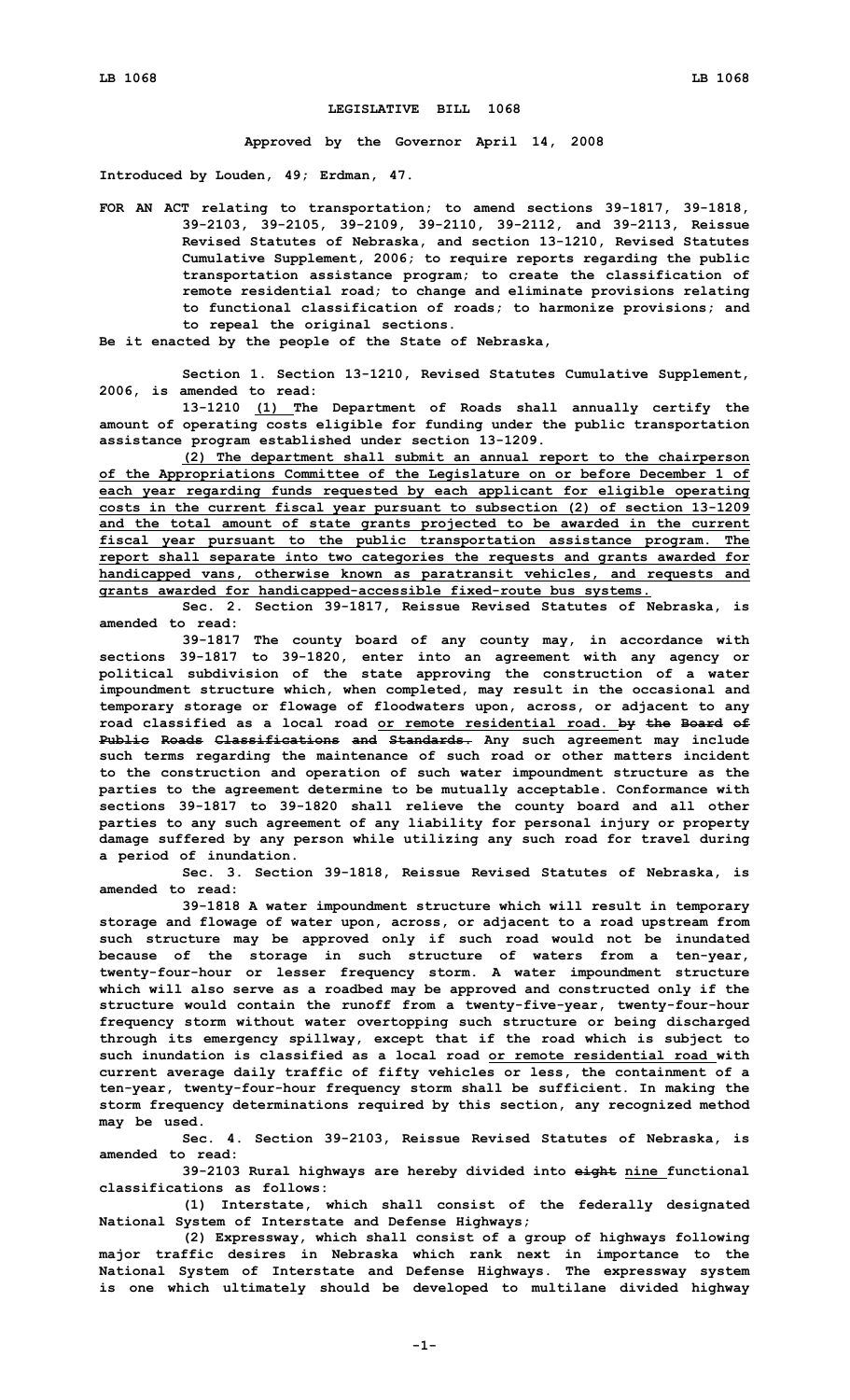## **standards;**

**(3) Major arterial, which shall consist of the balance of routes which serve major statewide interests for highway transportation. This system is characterized by high-speed, relatively long-distance travel patterns;**

**(4) Scenic-recreation, which shall consist of highways or roads located within or which provide access to or through state parks, recreation or wilderness areas, other areas of geographical, historical, geological, recreational, biological, or archaeological significance, or areas of scenic beauty;**

**(5) Other arterial, which shall consist of <sup>a</sup> group of highways of less importance as through-travel routes which would serve places of smaller population and smaller recreation areas not served by the higher systems;**

**(6) Collector, which shall consist of <sup>a</sup> group of highways which pick up traffic from many local or land-service roads and carry it to community centers or to the arterial systems. They are the main school bus routes, mail routes, and farm-to-market routes;**

**(7) Local, which shall consist of all remaining rural roads, except minimum maintenance roads and remote residential roads; and**

**(8) Minimum maintenance, which shall consist of (a) roads used occasionally by <sup>a</sup> limited number of people as alternative access roads for areas served primarily by local, collector, or arterial roads, or (b) roads which are the principal access roads to agricultural lands for farm machinery and which are not primarily used by passenger or commercial vehicles; and.**

**(9) Remote residential, which shall consist of roads or segments of roads in remote areas of counties with (a) <sup>a</sup> population density of no more than five people per square mile or (b) an area of at least one thousand square miles, and which roads or segments of roads serve as primary access to no more than seven residences. For purposes of this subdivision, residence means <sup>a</sup> structure which serves as <sup>a</sup> primary residence for more than six months of <sup>a</sup> calendar year. Population shall be determined using data from the most recent federal decennial census.**

**The rural highways classified under subdivisions (1) to through (3) of this section should, combined, serve every incorporated municipality having <sup>a</sup> minimum population of one hundred inhabitants or sufficient commerce, <sup>a</sup> part of which will be served by stubs or spurs, and along with rural highways classified under subdivision (4) of this section, should serve the major recreational areas of the state.**

**For purposes of this section, sufficient commerce shall mean means <sup>a</sup> minimum of two hundred thousand dollars of gross receipts under the Nebraska Revenue Act of 1967.**

**Sec. 5. Section 39-2105, Reissue Revised Statutes of Nebraska, is amended to read:**

**39-2105 Jurisdictional responsibility for the various functional classifications of public highways and streets shall be as follows:**

**(1) The state shall have the responsibility for the design, construction, reconstruction, maintenance, and operation of all roads classified under the category of rural highways as interstate, expressway, and major arterial, and the municipal extensions thereof, except that the state shall not be responsible for that portion of <sup>a</sup> municipal extension which exceeds the design of the rural highway leading into the municipality. When the design of <sup>a</sup> rural highway differs at the different points where it leads into the municipality, the state's responsibility for the municipal extension thereof shall be limited to the lesser of the two designs. The state shall be responsible for the entire interstate system under either the rural or municipal category, and for connecting links between the interstate and the nearest existing state highway system in rural areas, except that ; PROVIDED, if such <sup>a</sup> connecting link has not been improved and <sup>a</sup> sufficient study by the Department of Roads results in the determination that <sup>a</sup> link to an alternate state highway would provide better service for the area involved, the department shall have the option of providing the alternate route, subject to satisfactory local participation in the additional cost of the alternate route;**

**(2) The various counties shall have the responsibility for the design, construction, reconstruction, maintenance, and operation of all roads classified as other arterial, collector, local, and minimum maintenance, and remote residential under the rural highway category;**

**(3) The various incorporated municipalities shall have the responsibility for the design, construction, reconstruction, maintenance, and operation of all streets classified as expressway which are of <sup>a</sup> purely local nature, that portion of municipal extensions of rural expressways and major arterials which exceeds the design of the rural portions of such systems, and responsibility for those streets classified as other arterial, collector, and**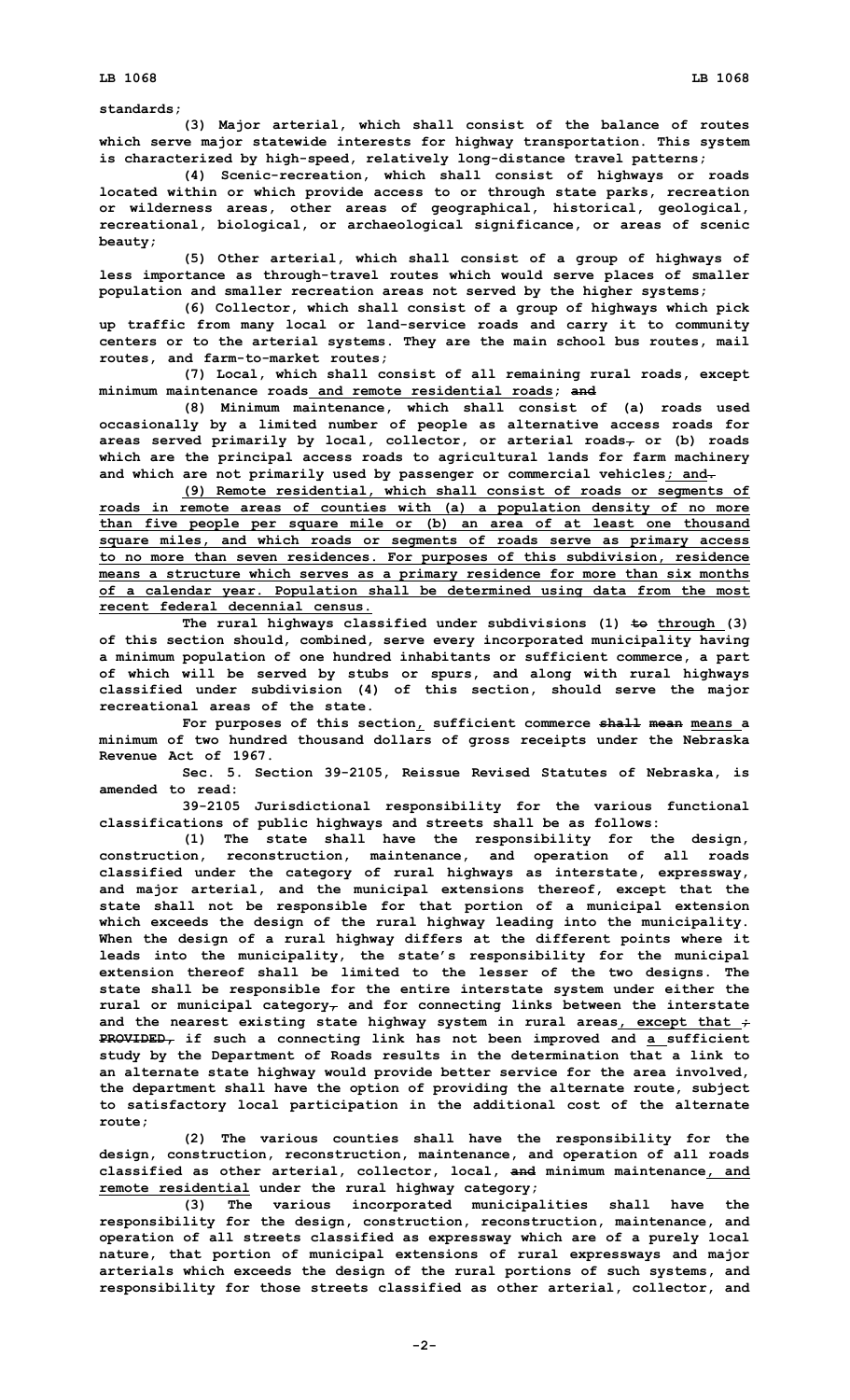**local within their corporate limits; and**

**(4) Jurisdictional responsibility for all scenic-recreation roads and highways shall remain with the governmental subdivision which had jurisdictional responsibility for such road or highway prior to its change in classification to scenic-recreation made pursuant to this section and sections 39-2103, 39-2105, 39-2109, and 39-2113.**

**Sec. 6. Section 39-2109, Reissue Revised Statutes of Nebraska, is amended to read:**

**39-2109 (1) The Board of Public Roads Classifications and Standards shall develop the specific criteria for each functional classification set forth in sections 39-2103 and 39-2104, which criteria shall be consistent with the general criteria set forth in those sections. No such criteria shall be adopted until after public hearings have been held thereon at such times and places as to assure interested parties throughout the state an opportunity to be heard thereon. Following their adoption, such criteria shall be printed and published and copies thereof shall be deposited with the Secretary of State, the Clerk of the Legislature, the county clerk of each county, and the clerk of each incorporated municipality.**

**(2) Within six months from July 19, 1980, the Board of Public Roads Classifications and Standards shall adopt and promulgate the specific criteria for scenic-recreation roads and highways pursuant to sections 39-2103, 39-2105, 39-2109, and 39-2113.**

**(3) Within six months from August 26, 1983, the Board of Public Roads Classifications and Standards shall adopt and promulgate the specific criteria for minimum maintenance roads and highways.**

**(2) Within eighteen months after the effective date of this act, the Board of Public Roads Classifications and Standards shall adopt and promulgate the specific criteria for remote residential roads.**

**Sec. 7. Section 39-2110, Reissue Revised Statutes of Nebraska, is amended to read:**

**39-2110 Following adoption and publication of the specific criteria required by section 39-2109, the Department of Roads, after consultation with the appropriate local authorities in each instance, shall assign <sup>a</sup> functional classification to each segment of highway, road, and street in this state. Before assigning any such classification, the department shall make reasonable effort to resolve any differences of opinion between the department and any county or municipality. Whenever <sup>a</sup> new road or street is to be opened or an existing road or street is to be extended, the department shall, upon <sup>a</sup> request from the operating jurisdiction, assign <sup>a</sup> functional classification to such segment in accordance with the specific criteria established under section 39-2109.**

**Sec. 8. Section 39-2112, Reissue Revised Statutes of Nebraska, is amended to read:**

**39-2112 Any county or municipality may, based on changing traffic patterns or volume or <sup>a</sup> change in jurisdiction, request the Department of Roads to reclassify any segment of highway, road, or street. Any county that wants to use the minimum maintenance, remote residential, or scenic-recreation functional classification or wants to return <sup>a</sup> road to its previous functional classification may request the department to reclassify an applicable segment of highway or road. If <sup>a</sup> county board wants <sup>a</sup> road or <sup>a</sup> segment of road to be classified as remote residential, it shall hold <sup>a</sup> public hearing on the matter prior to requesting the department to reclassify such road or segment of road. The department shall review such <sup>a</sup> request made under this section and either grant or deny the reclassification in whole or in part. Any county or municipality dissatisfied with the action taken by the department under this section, may appeal to the Board of Public Roads Classifications and Standards in the manner provided in section 39-2111.**

**Sec. 9. Section 39-2113, Reissue Revised Statutes of Nebraska, is amended to read:**

**39-2113 (1) In addition to the duties imposed upon it by section 39-2109, the Board of Public Roads Classifications and Standards shall develop minimum standards of design, construction, and maintenance for each functional classification set forth in sections 39-2103 and 39-2104. Except for scenic-recreation road standards, such standards shall be such as to assure that each segment of highway, road, or street will satisfactorily meet the requirements of the area it serves and the traffic patterns and volumes which it may reasonably be expected to bear.**

**(2) The standards for <sup>a</sup> scenic-recreation road and highway classification shall insure <sup>a</sup> minimal amount of environmental disruption practicable in the design, construction, and maintenance of such highways, roads, and streets by the use of less restrictive, more flexible design standards than other highway classifications. Design elements of such <sup>a</sup>**